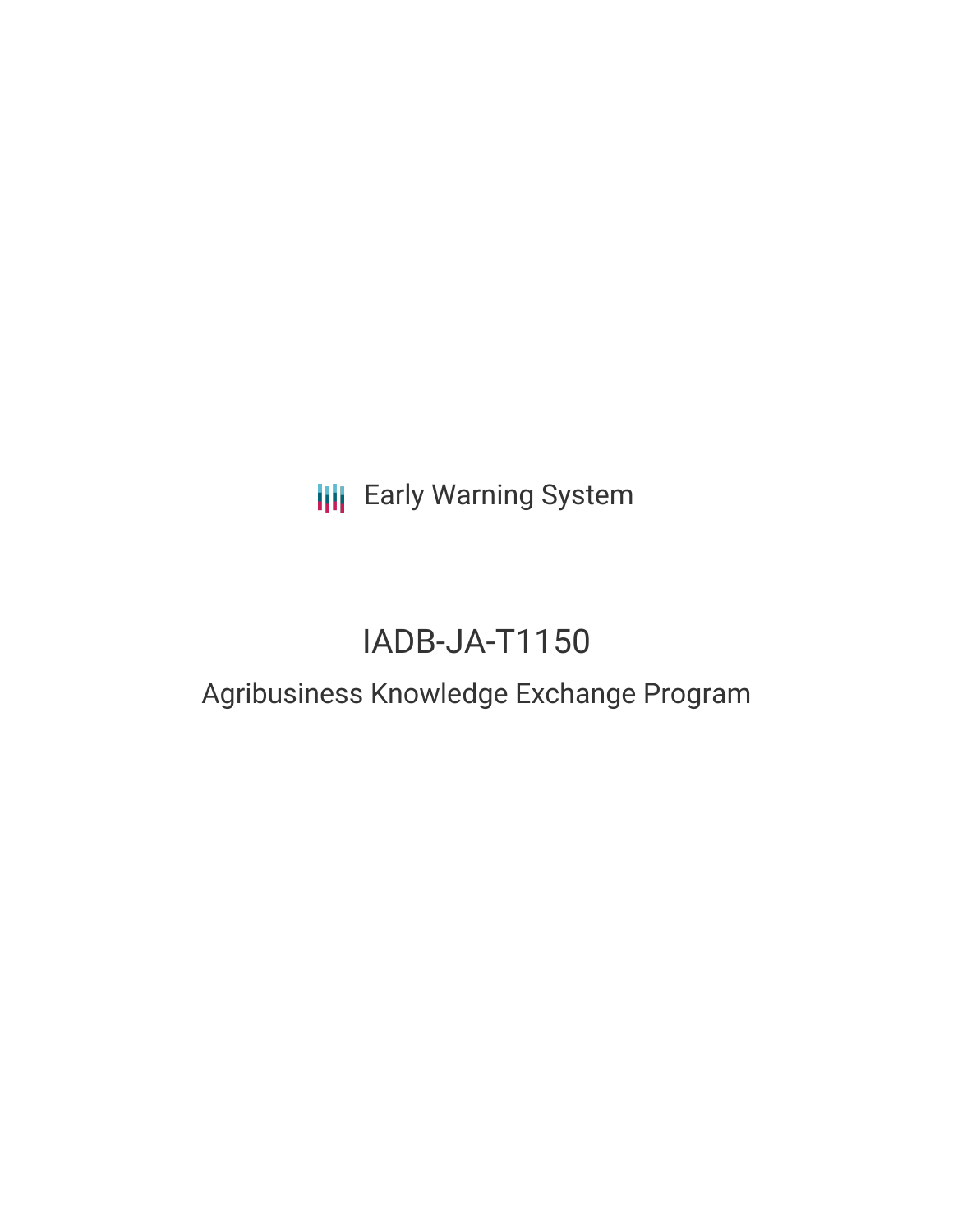

#### **Quick Facts**

| <b>Countries</b>               | Jamaica                                         |
|--------------------------------|-------------------------------------------------|
| <b>Financial Institutions</b>  | Inter-American Development Bank (IADB)          |
| <b>Status</b>                  | Active                                          |
| <b>Bank Risk Rating</b>        | U                                               |
| <b>Voting Date</b>             | 2017-10-20                                      |
| <b>Borrower</b>                | Government of Jamaica                           |
| <b>Sectors</b>                 | Agriculture and Forestry, Technical Cooperation |
| <b>Investment Type(s)</b>      | Grant                                           |
| <b>Investment Amount (USD)</b> | $$0.02$ million                                 |
| <b>Grant Amount (USD)</b>      | $$0.02$ million                                 |
| <b>Project Cost (USD)</b>      | \$0.02 million                                  |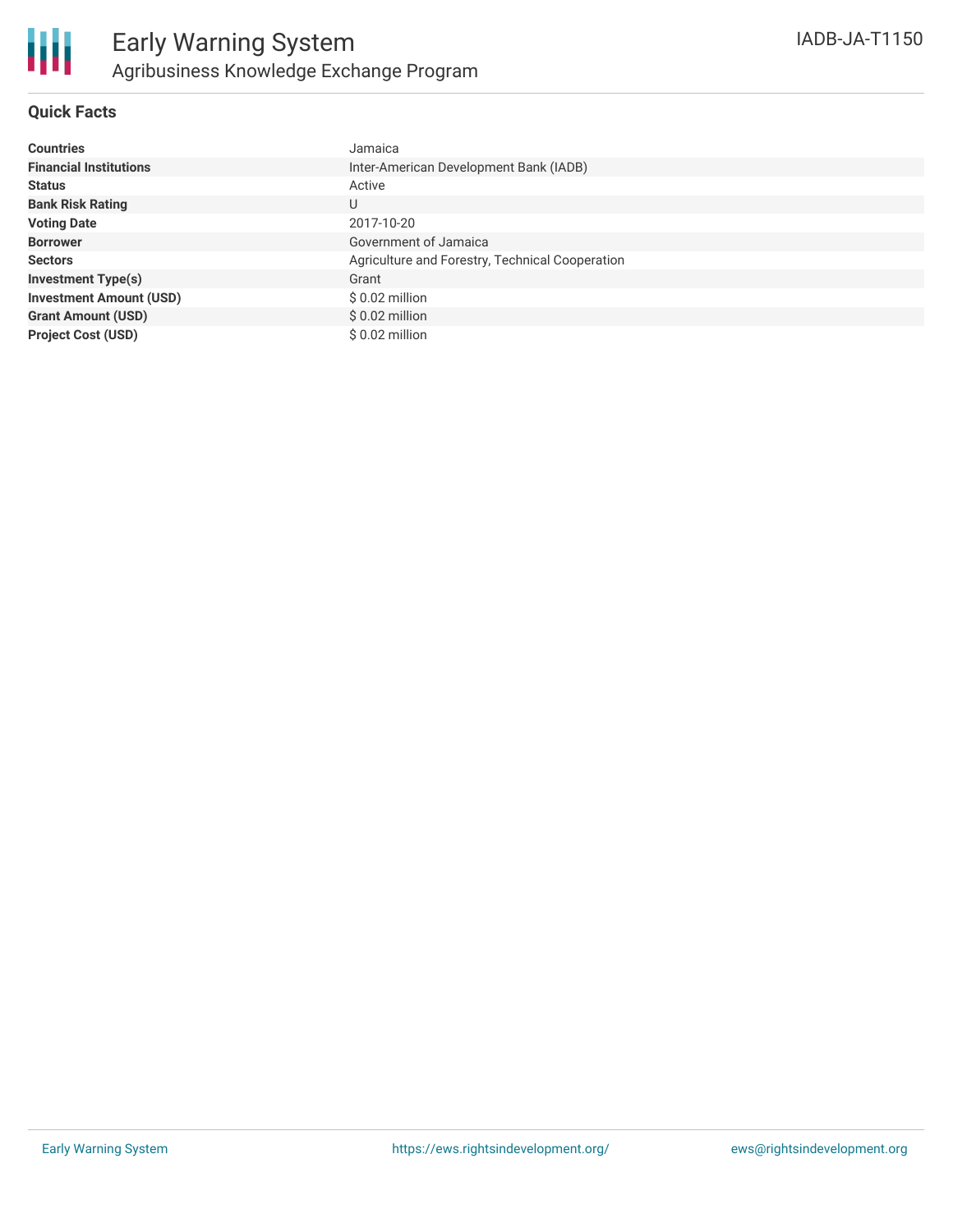

#### **Project Description**

To promote an intra-regional knowledge exchange among the countries of the Caribbean Country Department conducive to an expanded understanding of private sector new developments in small and medium sized companies in the agribusiness sector and the transformative power of technology.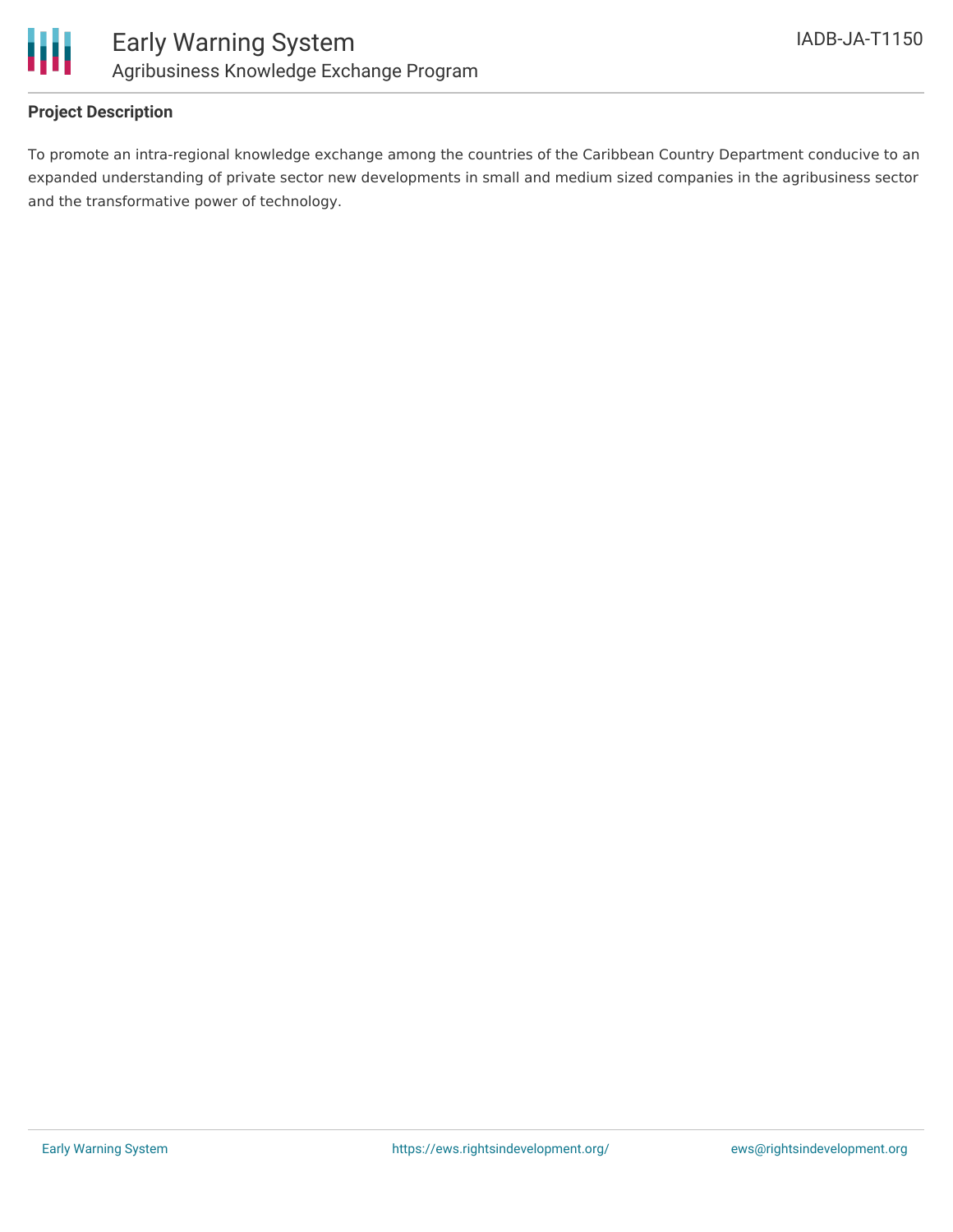

### Early Warning System Agribusiness Knowledge Exchange Program

#### **Investment Description**

• Inter-American Development Bank (IADB)